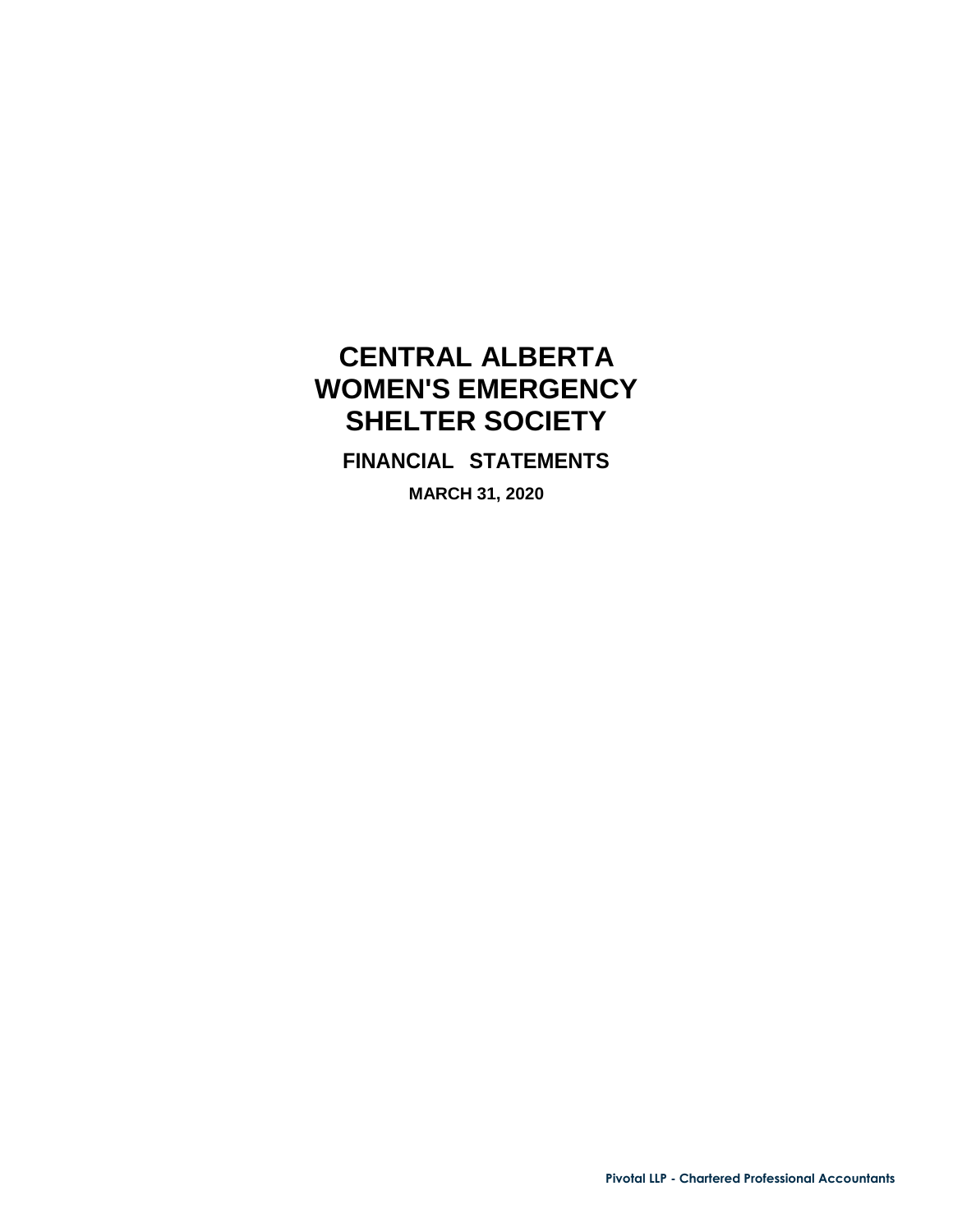# **TABLE OF CONTENTS MARCH 31, 2020**

|                                                              | <u>Page</u> |
|--------------------------------------------------------------|-------------|
| <b>Independent Auditors' Report</b>                          | $2 - 3$     |
| <b>Financial Statements</b>                                  |             |
| <b>Statement of Financial Position</b>                       | 4           |
| Statement of Changes in Net Assets                           | 5           |
| <b>Statement of Operations</b>                               | 6           |
| <b>Statement of Cash Flows</b>                               | 7           |
| <b>Notes to Financial Statements</b>                         | $8 - 16$    |
| Schedule 1 - Staffing Costs - Schedule of Expenditures       | 17          |
| Schedule 2 - Direct Client Costs - Schedule of Expenditures  | 17          |
| Schedule 3 - Facility Costs - Schedule of Expenditures       | 18          |
| Schedule 4 - Administrative Costs - Schedule of Expenditures | 18          |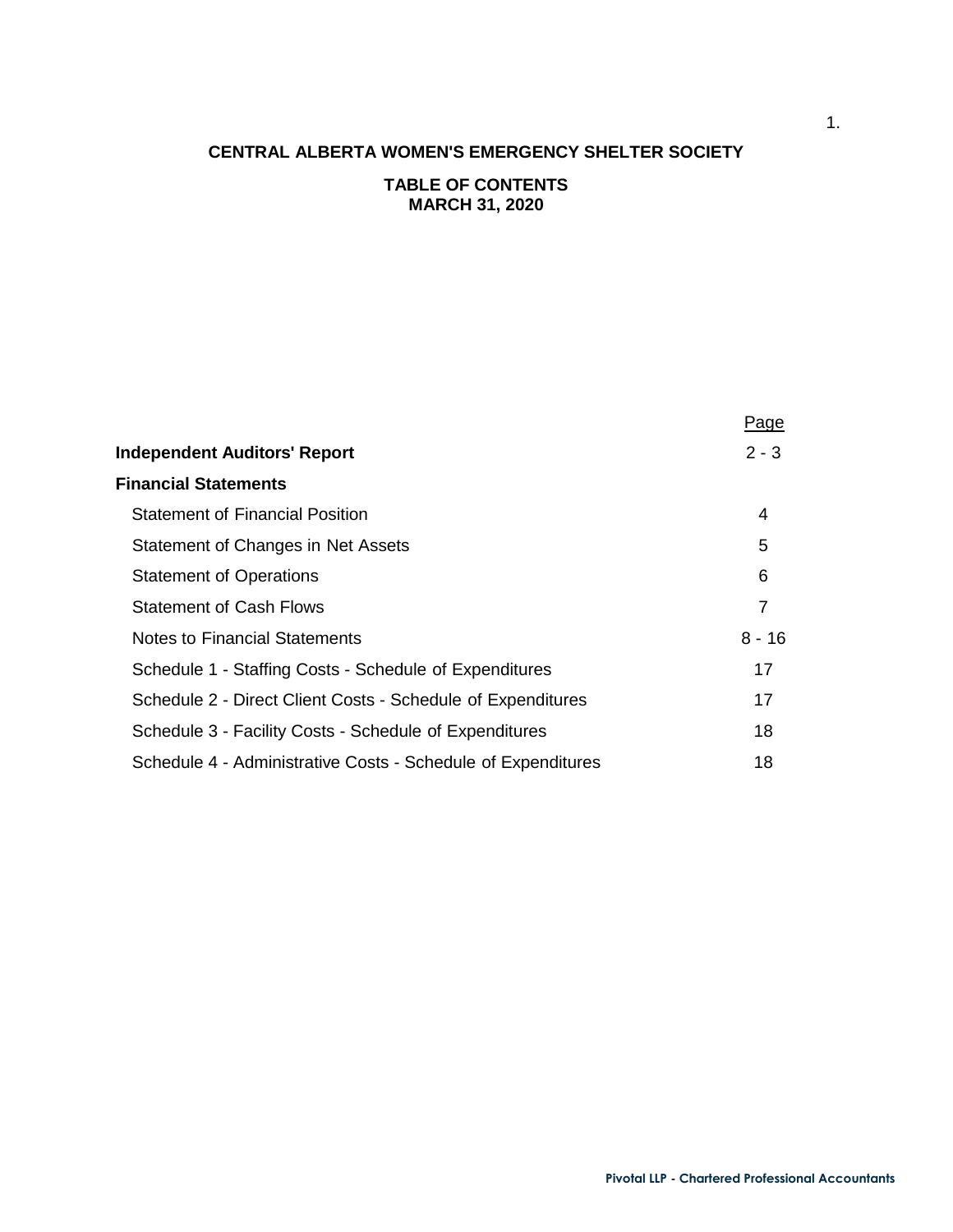

2.

#### **INDEPENDENT AUDITORS' REPORT**

To the Board of Directors of: Central Alberta Women's Emergency Shelter Society

#### **Qualified Opinion**

We have audited the accompanying financial statements of Central Alberta Women's Emergency Shelter Society ("the Society") which comprise the statement of financial position as at March 31, 2020 and the statements of operations, changes in net assets and cash flows for the year ended March 31, 2020 and a summary of significant accounting policies and other explanatory information.

In our opinion, except for the possible effects of the matter described in the *Basis for Qualified Opinion*  section of our report, the financial statements present fairly, in all material respects, the financial position of the Society as at March 31, 2020, and the results of its operations and its cash flows for the year then ended in accordance with Canadian accounting standards for not-for-profit organizations.

#### **Basis for Qualified Opinion**

In common with many not-for-profit organizations, the Society derives revenue from donations and fundraising activities, the completeness of which is not susceptible to satisfactory audit verification. Accordingly, verification of these revenues was limited to the amounts recorded in the records of the Society. Therefore, we were not able to determine whether any adjustments might be necessary to donation and fundraising revenue, excess revenues over expenses, and cash flows from operations for the year ended March 31, 2020 or current assets and net assets as at March 31, 2020.

We conducted our audit in accordance with Canadian generally accepted auditing standards. Our responsibilities under those standards are further described in the *Auditors' Responsibilities for the Audit of the Financial Statements* section of our report. We are independent of the Society in accordance with the ethical requirements that are relevant to our audit of the financial statements in Canada, and we have fulfilled our other ethical responsibilities in accordance with these requirements. We believe that the audit evidence we have obtained is sufficient and appropriate to provide a basis for our qualified opinion.

#### **Other Information**

Management is responsible for the other information. The other information comprises the information included in the annual report, but does not include the financial statements and our auditors' report thereon.

Our opinion on the financial statements does not cover the other information and we do not express any form of assurance conclusion thereon.

In connection with our audit of the financial statements, our responsibility is to read the other information and, in doing so, consider whether the other information is materially inconsistent with the financial statements or our knowledge obtained in the audit or otherwise appears to be materially misstated. If, based on the work we have performed, we conclude that there is a material misstatement of this other information, we are required to report that fact. We have nothing to report in this regard.

#### **Responsibilities of Management and Those Charged with Governance for the Financial Statements**

Management is responsible for the preparation and fair presentation of these financial statements in accordance with Canadian accounting standards for not-for-profit organizations, and for such internal control as management determines is necessary to enable the preparation of financial statements that are free from material misstatement, whether due to fraud or error.

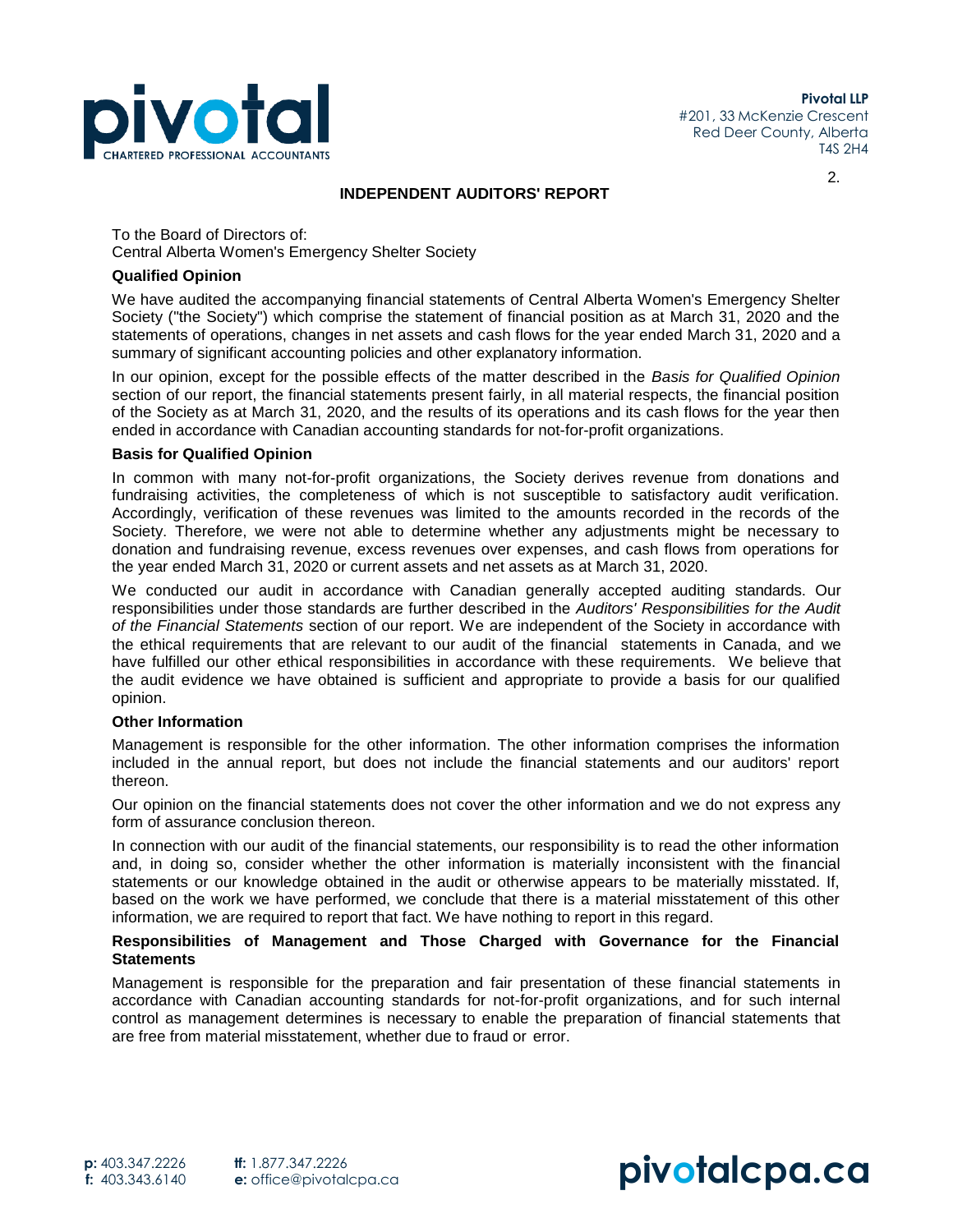

3.

In preparing the financial statements, management is responsible for assessing the Society's ability to continue as a going concern, disclosing, as applicable, matters related to going concern and using the going concern basis of accounting unless management either intends to liquidate the Society or to cease operations, or has no realistic alternative but to do so.

Those charged with governance are responsible for overseeing the Society's financial reporting process.

#### **Auditors' Responsibilities for the Audit of the Financial Statements**

Our objectives are to obtain reasonable assurance about whether the financial statements as a whole are free from material misstatement, whether due to fraud or error, and to issue an auditors' report that includes our opinion. Reasonable assurance is a high level of assurance, but is not a guarantee that an audit conducted in accordance with Canadian generally accepted auditing standards will always detect a material misstatement when it exists. Misstatements can arise from fraud or error and are considered material if, individually or in the aggregate, they could reasonably be expected to influence the economic decisions of users taken on the basis of these financial statements. As part of an audit in accordance with Canadian generally accepted auditing standards, we exercise professional judgment and maintain professional skepticism throughout the audit. We also:

- Identify and assess the risks of material misstatement of the financial statements, whether due to fraud or error, design and perform audit procedures responsive to those risks, and obtain audit evidence that is sufficient and appropriate to provide a basis for our opinion. The risk of not detecting a material misstatement resulting from fraud is higher than for one resulting from error, as fraud may involve collusion, forgery, intentional omissions, misrepresentations, or the override of internal control.
- Obtain an understanding of internal control relevant to the audit in order to design audit procedures that are appropriate in the circumstances, but not for the purpose of expressing an opinion on the effectiveness of the Society's internal control.
- Evaluate the appropriateness of accounting policies used and the reasonableness of accounting estimates and related disclosures made by management.
- Conclude on the appropriateness of management's use of the going concern basis of accounting and, based on the audit evidence obtained, whether a material uncertainty exists related to events or conditions that may cast significant doubt on the Society's ability to continue as a going concern. If we conclude that a material uncertainty exists, we are required to draw attention in our auditors' report to the related disclosures in the financial statements or, if such disclosures are inadequate, to modify our opinion. Our conclusions are based on the audit evidence obtained up to the date of our auditors' report. However, future events or conditions may cause the Society to cease to continue as a going concern.
- Evaluate the overall presentation, structure and content of the financial statements, including the disclosures, and whether the financial statements represent the underlying transactions and events in a manner that achieves fair presentation.

We communicate with those charged with governance regarding, among other matters, the planned scope and timing of the audit and significant audit findings, including any significant deficiencies in internal control that we identify during our audit.

Red Deer County, Alberta

Pivotal LLP

June 18, 2020 Chartered Professional Accountants

**pivotalcpa.ca p:** 403.347.2226 **f:** 403.343.6140 **tf:** 1.877.347.2226 **e:** [office@pivotalcpa.ca](mailto:office@pivotalcpa.ca)

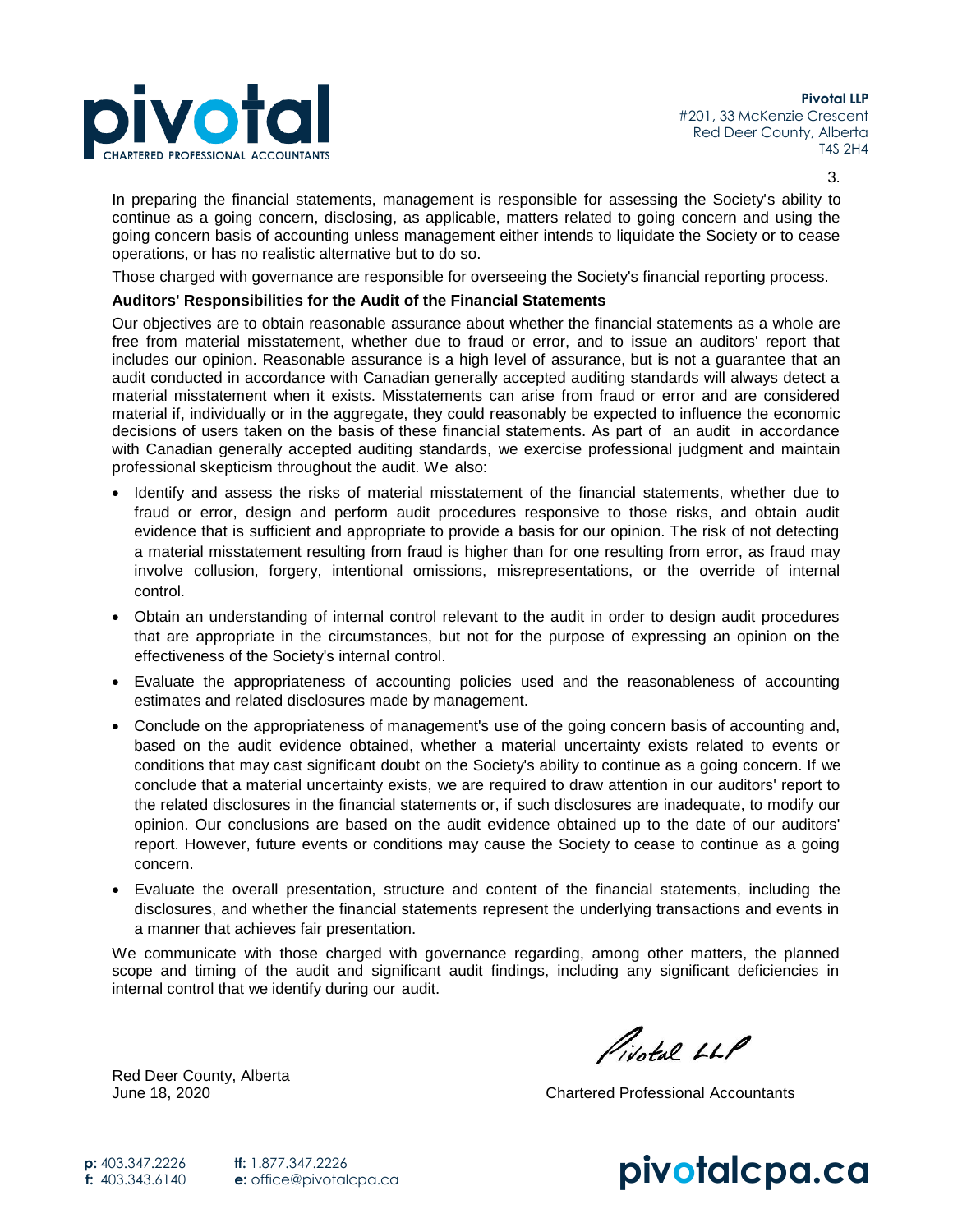#### **STATEMENT OF FINANCIAL POSITION MARCH 31, 2020**

|                                                | 2020          | 2019          |
|------------------------------------------------|---------------|---------------|
| <b>ASSETS</b>                                  |               |               |
| <b>CURRENT ASSETS</b>                          |               |               |
|                                                | \$<br>57,046  | \$<br>38,422  |
|                                                | 46,823        | 29,631        |
|                                                | 17,306        | 116,951       |
| Government remittances receivable              | 13,465        | 15,431        |
|                                                | 3,441         | 4,692         |
|                                                | 138,081       | 205,127       |
| LONG TERM INVESTMENTS (Note 4)                 | 249,937       | 245,232       |
|                                                | 1,440,218     | 1,440,680     |
|                                                | \$1,828,236   | \$1,891,039   |
| <b>LIABILITIES</b>                             |               |               |
| <b>CURRENT LIABILITIES</b>                     |               |               |
| Accounts payable and accrued liabilities       | \$<br>262,065 | \$<br>214,990 |
| Deferred grants and contributions (Note 8)     | 65,394        | 64,503        |
| Current portion of long term debt (Note 9)     |               | 28,405        |
|                                                | 327,459       | 307,898       |
| DEFERRED CAPITAL CONTRIBUTIONS (Note 10)       | 618,756       | 618,146       |
|                                                | 946,215       | 926,044       |
|                                                |               |               |
| <b>NET ASSETS</b>                              |               |               |
| NET INVESTMENT IN CAPITAL ASSETS               | 821,462       | 794,129       |
|                                                | 60,559        | 161,293       |
| <b>EXTERNALLY RESTRICTED RESERVE (Note 3) </b> |               | 9,573         |
|                                                | 882,021       | 964,995       |
|                                                | \$1,828,236   | \$1,891,039   |
| CONTINGENT LIADILITIES (Note 4.4)              |               |               |

**CONTINGENT LIABILITIES** (Note 14) **COMMITMENTS** (Note 15) **GUARANTEES** (Note 16)

On Behalf of the Board of Directors:

**Director** 

**Director** Director

*See accompanying notes to financial statements*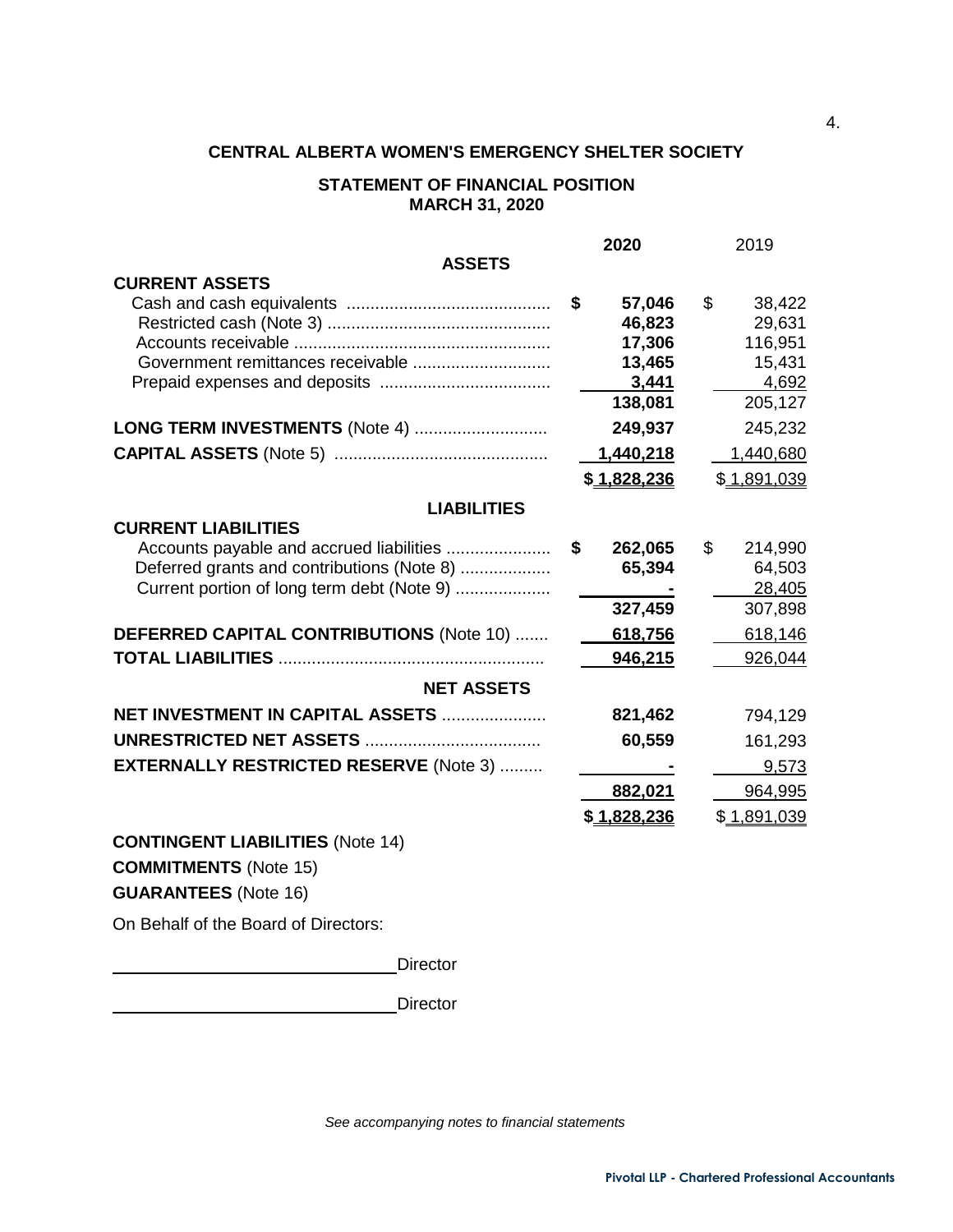# **STATEMENT OF CHANGES IN NET ASSETS YEAR ENDED MARCH 31, 2020**

|                                       | <b>Net</b><br>Investment<br>in Capital<br>Assets | Unrestricted<br><b>Net Assets</b> | Externally<br>Restricted<br>Reserve | <b>Total</b><br>2020 | Total<br>2019       |
|---------------------------------------|--------------------------------------------------|-----------------------------------|-------------------------------------|----------------------|---------------------|
| Balance, beginning of year            | \$<br>794,129 \$                                 | 161,293 \$                        | $9,573$ \$                          |                      | 964,995 \$1,000,416 |
| Deficiency of revenues over expenses  |                                                  | (82, 974)                         |                                     | (82, 974)            | (35, 421)           |
| Amortization of capital assets        | (48, 170)                                        | 48,170                            |                                     |                      |                     |
| Amortization of capital contributions | 21,495                                           | (21, 495)                         |                                     |                      |                     |
| Receipt of capital contributions      | (22, 103)                                        | 22,103                            |                                     |                      |                     |
| Interest on restricted funds          |                                                  | (192)                             | 192                                 |                      |                     |
| Purchase of capital assets            | 47,706                                           | (47,706)                          |                                     |                      |                     |
| Repayment of long term debt           | 28,405                                           | (28, 405)                         |                                     |                      |                     |
| Transfer to unrestricted net assets   |                                                  | 9,765                             | (9,765)                             |                      |                     |
| Balance, end of year                  | 821,462 \$                                       | $60,559$ \$                       |                                     | 882.021              | 964,995             |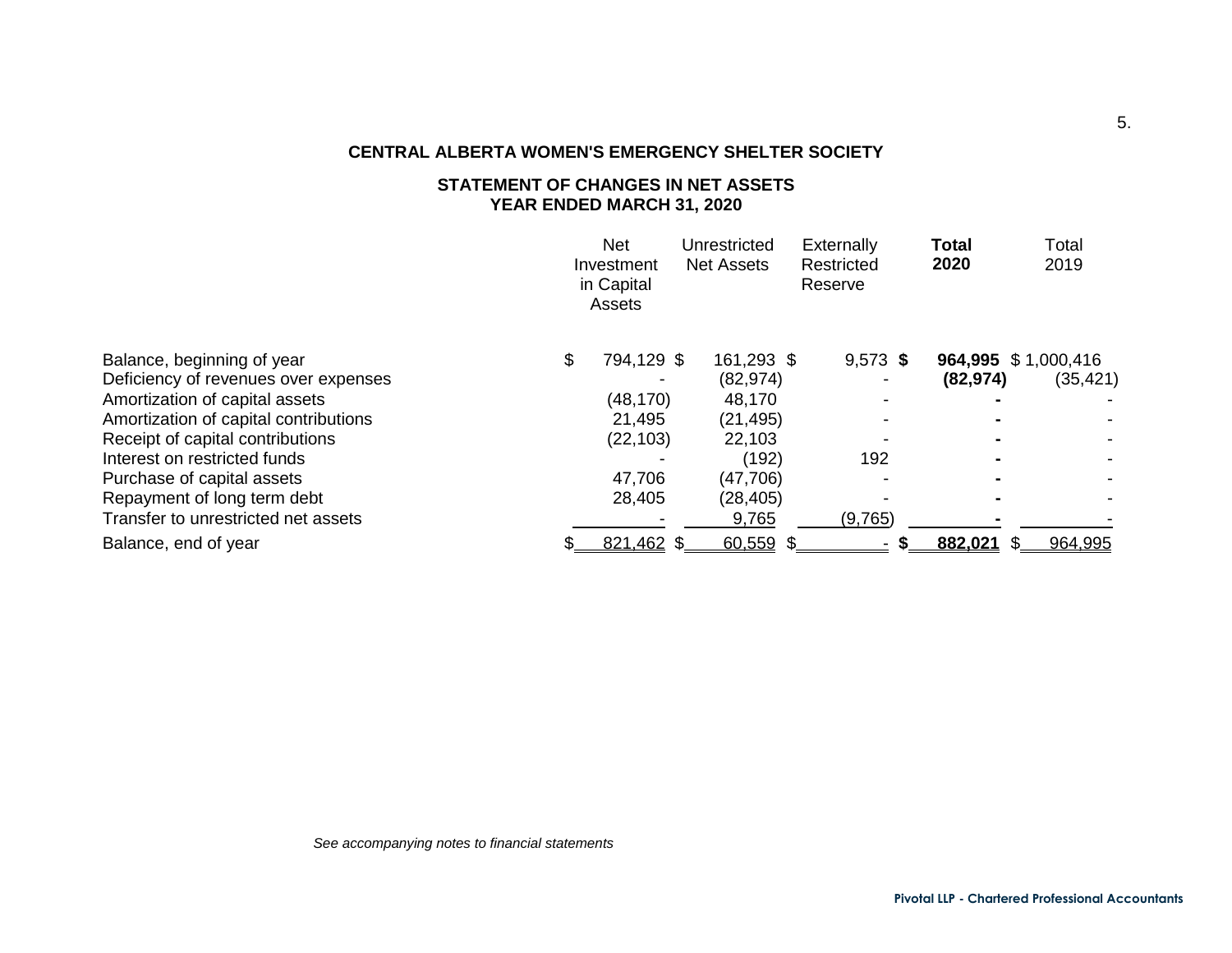# **STATEMENT OF OPERATIONS YEAR ENDED MARCH 31, 2020**

|                                                                                      | <b>Budget</b> |             |                 |
|--------------------------------------------------------------------------------------|---------------|-------------|-----------------|
|                                                                                      | 2020          | 2020        | 2019            |
|                                                                                      | (Unaudited)   |             |                 |
| <b>REVENUE</b>                                                                       |               |             |                 |
| Grants and contributions (Note 11) \$<br>Evaluation framework and technology support | 2,218,322     | \$2,227,356 | \$2,357,299     |
|                                                                                      | 30,000        | 25,872      | 163,998         |
| Donations and fundraising                                                            | 314,130       | 313,845     | 381,337         |
| COVID-19 funding (Note 13)                                                           |               | 8,566       |                 |
|                                                                                      |               | 7,783       |                 |
|                                                                                      |               |             | 3,093           |
|                                                                                      | 12,000        | 13,721      | 17,144          |
| Amortization of capital contributions (Note 10)                                      |               | 21,495      | 16,109          |
|                                                                                      | 2,574,452     | 2,618,638   | 2,938,980       |
| <b>EXPENSES</b>                                                                      |               |             |                 |
|                                                                                      | 1,990,254     | 1,966,545   | 2,104,684       |
| Direct client costs - Schedule 2                                                     | 137,800       | 135,665     | 142,695         |
|                                                                                      | 137,800       | 186,526     | 191,085         |
| Administrative costs - Schedule 4                                                    | 248,598       | 302,082     | 357,939         |
|                                                                                      | 60,000        | 60,000      | 60,000          |
| Evaluation framework and technology support                                          |               |             |                 |
|                                                                                      |               | 42,228      | 117,998         |
|                                                                                      |               | 8,566       |                 |
|                                                                                      | 2,574,452     | 2,701,612   | 2,974,401       |
| <b>DEFICIENCY OF REVENUES OVER</b>                                                   |               |             |                 |
| <b>EXPENSES</b><br>\$.                                                               |               | (82,974)    | \$.<br>(35,421) |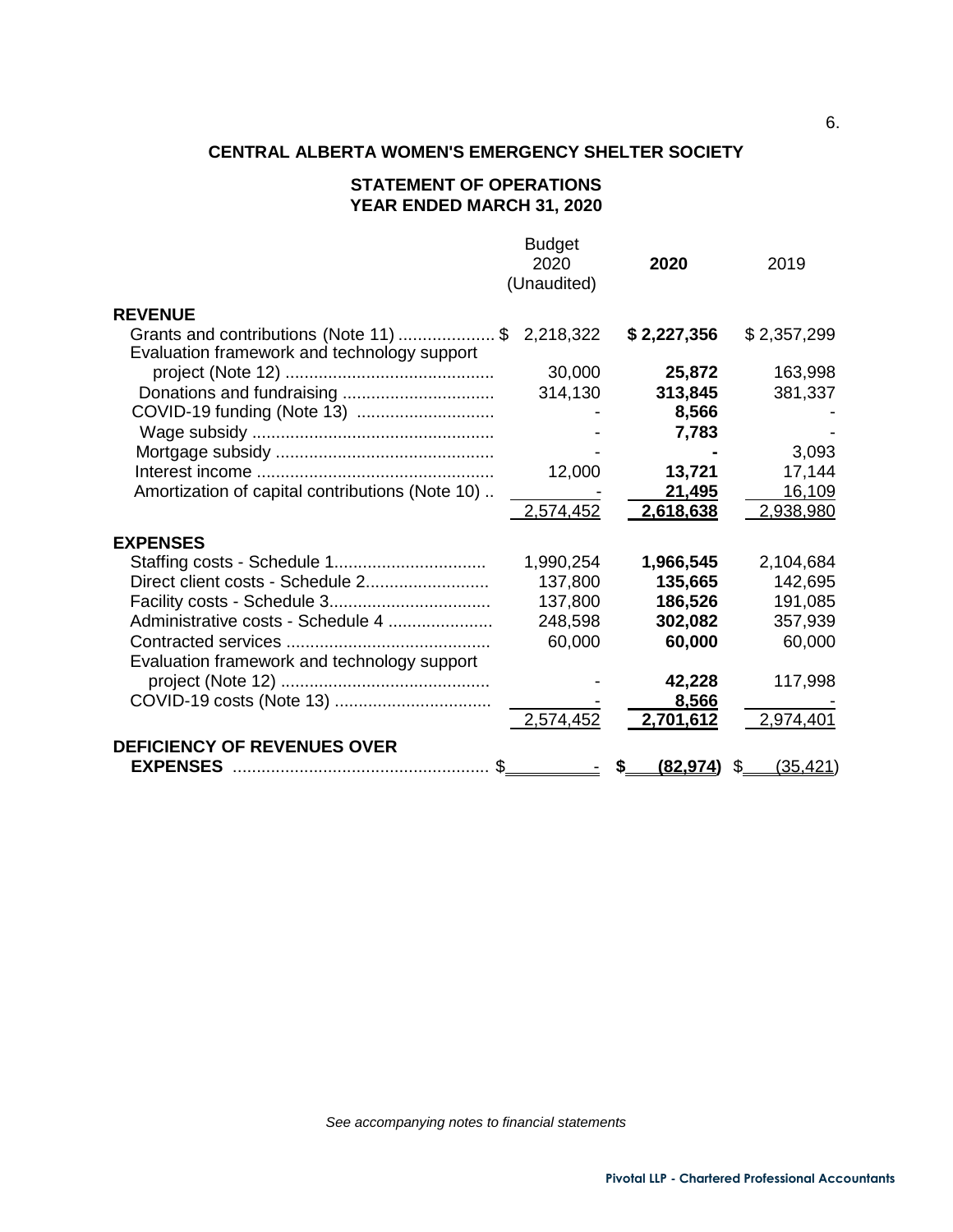# **STATEMENT OF CASH FLOWS YEAR ENDED MARCH 31, 2020**

|                                                                      | 2020            | 2019            |
|----------------------------------------------------------------------|-----------------|-----------------|
| <b>CASH PROVIDED BY (USED FOR)</b>                                   |                 |                 |
| <b>OPERATIONS</b>                                                    |                 |                 |
| Deficiency of revenues over expenses<br>Add (deduct) non-cash items: | \$<br>(82, 974) | \$<br>(35, 421) |
|                                                                      | 48,170          | 46,844          |
| Amortization of capital contributions                                | (21, 495)       | (16, 109)       |
|                                                                      | (56, 299)       | (4,686)         |
| Net changes in non-cash working capital:                             |                 |                 |
|                                                                      | 99,645          | (28, 116)       |
| Government remittances receivable                                    | 1,965           | 377             |
|                                                                      | 1,251           | 2,999           |
| Accounts payable and accrued liabilities                             | 47,074          | 3,789           |
| Deferred grants and contributions                                    | 891             | (200, 893)      |
| Cash from (used for) operating activities                            | 94,527          | (226, 530)      |
|                                                                      |                 |                 |
| <b>FINANCING</b>                                                     |                 |                 |
|                                                                      | (28, 405)       | (54, 113)       |
|                                                                      | 22,105          | 31,837          |
|                                                                      | (6, 300)        | (22, 276)       |
| <b>INVESTMENTS</b>                                                   |                 |                 |
|                                                                      | (47,706)        | (67, 834)       |
|                                                                      | (25,088)        | (3,239)         |
| Proceeds on disposal of investments                                  | 20,383          | 72,503          |
| Cash from (used for) investment activities                           | (52, 411)       | 1,430           |
|                                                                      |                 |                 |
| <b>INCREASE (DECREASE) IN CASH AND CASH</b>                          |                 |                 |
|                                                                      | 35,816          | (247, 376)      |
| CASH AND CASH EQUIVALENTS, BEGINNING OF                              |                 |                 |
|                                                                      | 68,053          | 315,429         |
|                                                                      |                 |                 |
| <b>CASH AND CASH EQUIVALENTS, END OF YEAR </b>                       | \$<br>103,869   | \$<br>68,053    |
| <b>CASH COMPRISED OF:</b>                                            |                 |                 |
|                                                                      | \$<br>57,046    | \$<br>38,422    |
|                                                                      | 46,823          | 29,631          |
|                                                                      |                 |                 |
|                                                                      | \$<br>103,869   | \$<br>68,053    |

*See accompanying notes to financial statements*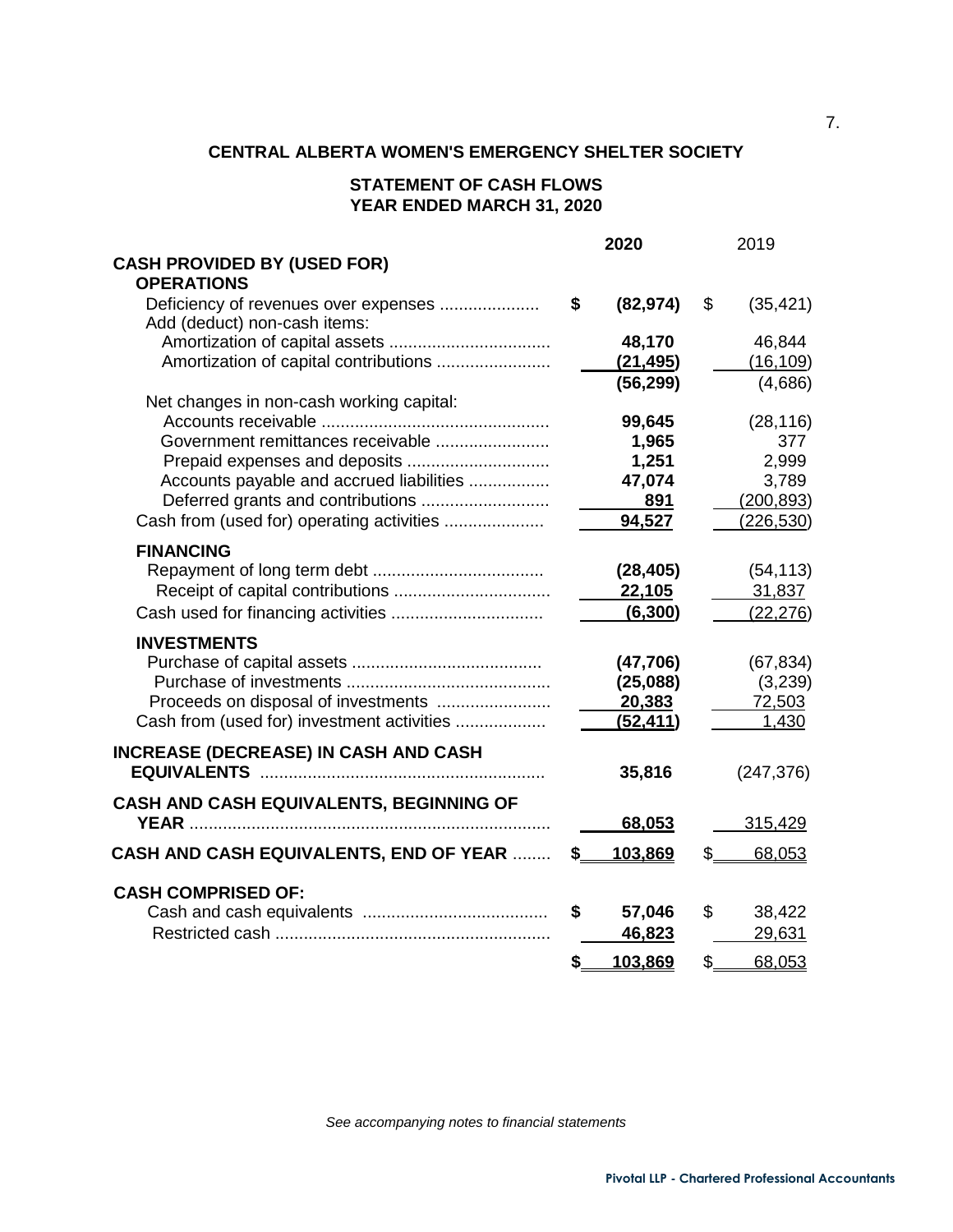## **NOTES TO FINANCIAL STATEMENTS MARCH 31, 2020**

#### **1. STATUS AND PURPOSE OF THE ORGANIZATION**

Central Alberta Women's Emergency Shelter Society was incorporated under the Societies Act of Alberta on September 21, 1982. The mission statement of the Society is countering violence against women and children in Central Alberta by offering clientcentered services through crisis intervention, high-security housing, community awareness, education, and collaboration.

The Society is exempt from income tax and is a registered charity under Section 149 of the Canadian Income Tax Act.

The directors and officers of the Society are elected volunteers who can not be paid in any form for their services under the by-laws of the Society.

# **2. SIGNIFICANT ACCOUNTING POLICIES**

The financial statements were prepared in Canadian dollars and in accordance with Canadian accounting standards for not-for-profit organizations in Part III of the CPA Canada Handbook and include the following significant accounting policies:

#### *Cash and Cash Equivalents*

The policy of the Society is to disclose bank balances under cash and cash equivalents.

Restricted cash consists of cash in bank accounts restricted for a specific purpose.

#### *Capital Assets*

Capital assets are accounted for at cost. Amortization is based on the estimated useful life of each asset, using the following rates and methods:

| <b>Buildings</b>       | - 2.5% straight line |
|------------------------|----------------------|
| Computer equipment     | - 33% straight line  |
| Furniture and fixtures | - 10% straight line  |
| Playground equipment   | - 10% straight line  |

Capital assets under construction are not amortized until completed and available for use.

#### *Contributed Services*

The Society would not be able to carry out its activities without the services of the many volunteers who donate a considerable number of hours. Due to the difficulty of valuing these hours, contributed services are not recognized in the financial statements.

#### *Donated Materials*

Donated materials are recorded in the financial statements at fair market value when fair market value can be reasonably estimated and when the Society would otherwise have purchased these items. During the current year, no donated materials were recorded in the financial statements.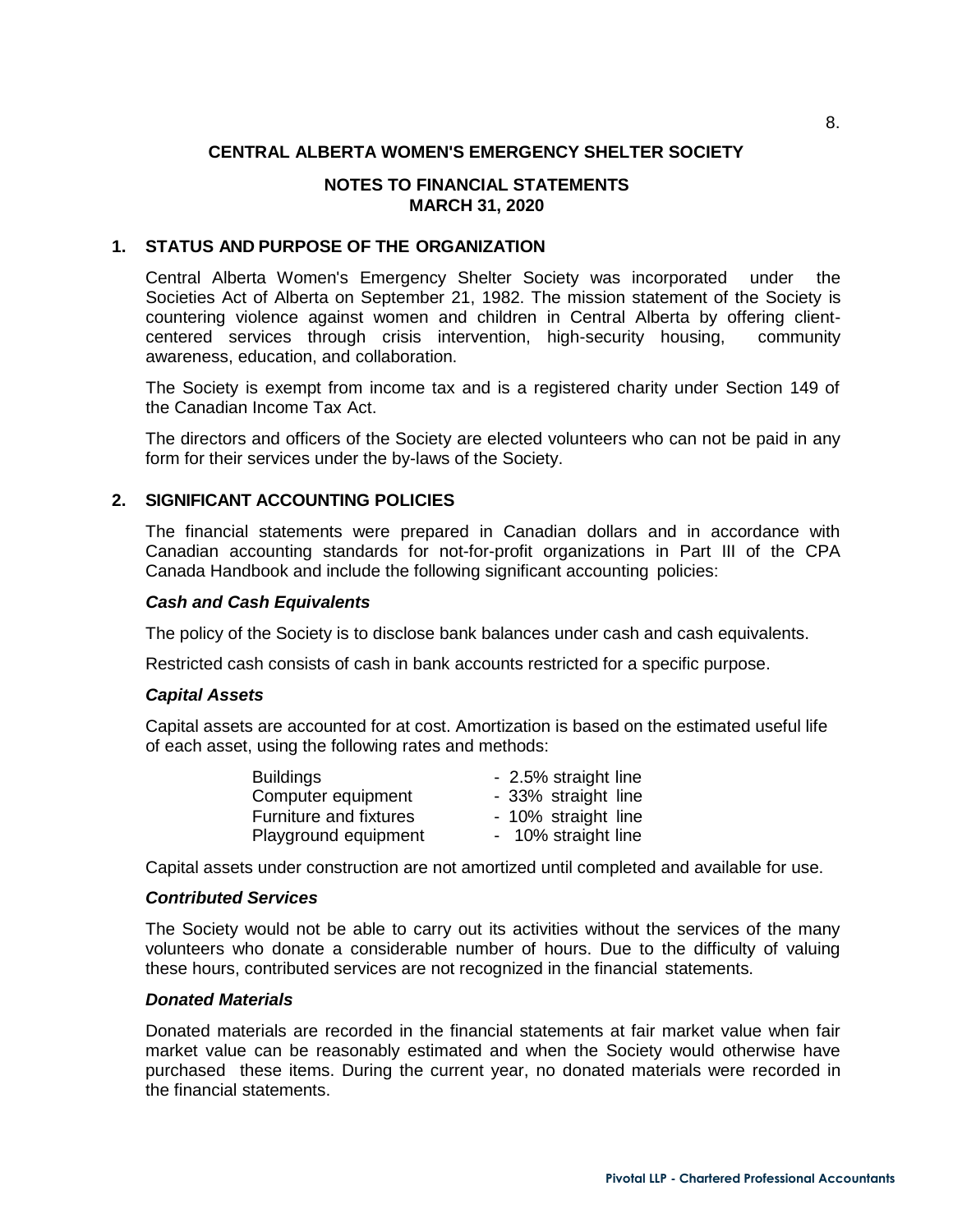# **NOTES TO FINANCIAL STATEMENTS MARCH 31, 2020**

## **2. SIGNIFICANT ACCOUNTING POLICIES** (Continued)

## *Estimates*

The preparation of the financial statements in conformity with Canadian accounting standards for not-for-profit organizations requires management to make estimates and assumptions that affect the reported amount of assets and liabilities and the disclosure of contingent assets and liabilities at the date of the financial statements and the reported amounts of revenue and expenses during the current year. Significant items subject to such estimates and assumptions include the estimated useful lives of capital assets, and accrued liabilities. Actual results could differ from those estimates.

#### *Financial Instruments*

#### *Measurement of financial instruments*

The Society initially measures its financial assets and liabilities at fair value, except for certain non-arm's length transactions.

The Society subsequently measures all its financial assets and financial liabilities at amortized cost.

Financial assets measured at amortized cost include cash and cash equivalents, restricted cash, accounts receivable, and long term investments.

Financial liabilities measured at amortized cost include accounts payable and accrued liabilities.

The Society does not currently hold any financial assets measured at fair value.

#### *Externally Restricted Reserve*

Externally restricted funds have been set aside for equipment replacement as required by the loan agreement with Canadian Mortgage and Housing Corporation. The loan was discharged in the current year at which time the restriction on the funds was released.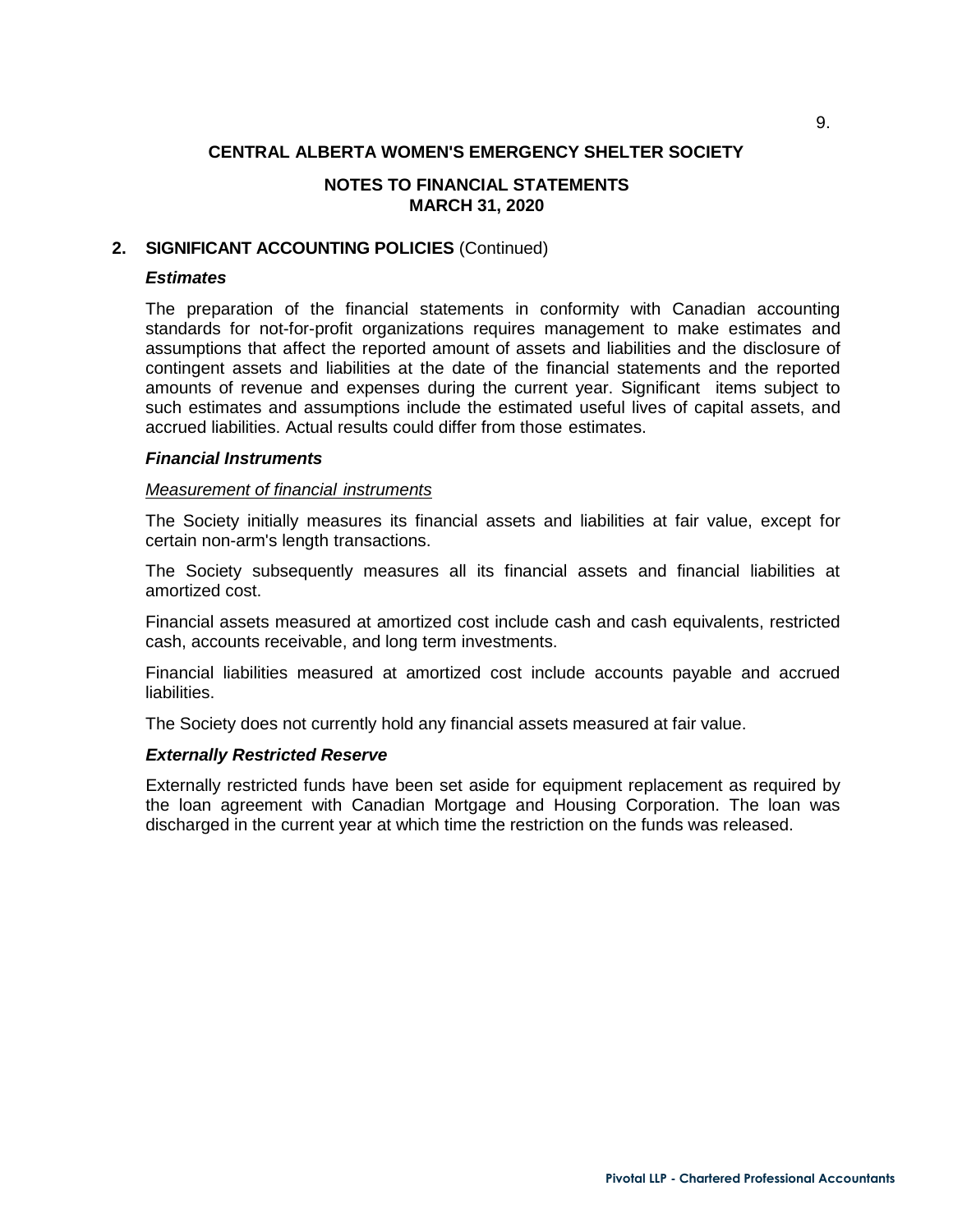# **NOTES TO FINANCIAL STATEMENTS MARCH 31, 2020**

# **2. SIGNIFICANT ACCOUNTING POLICIES** (Continued)

#### *Revenue Recognition*

The Society follows the deferral method of accounting for contributions. Restricted operating contributions are recognized as revenue in the year in which the related expenses are incurred. Unrestricted contributions are recognized as revenue when received or receivable if the amount to be received can be reasonably estimated and collection is reasonably assured. Restricted investment income is recognized as revenue in the year in which the related expenses are incurred. Unrestricted investment income is recognized as revenue when earned.

Deferred capital contributions represent restricted contributions used to acquire capital assets. The Society amortizes capital contributions to operations on the same basis as the amortization of the capital assets to which the contribution relates.

Government contract revenues are recognized based on the terms of the contract.

#### **3. RESTRICTED CASH**

Restricted cash consists of funds to be used for specified purposes. Monies held in the building account include fundraising and donation efforts for the new building expansion. Monies held in the capital savings account are restricted by Canada Mortgage and Housing Corporation. These funds were released upon the discharge of the mortgage in April 2019 and in the current year the Society allocated the funds to operations. Monies held in the casino account are restricted by Alberta Gaming, Liquor and Cannabis.

|                         | 2020           |  |               |
|-------------------------|----------------|--|---------------|
| Building fund account   | 18,929         |  | 18,927        |
| Capital savings account | $\blacksquare$ |  | 9,573         |
| Casino account          | 27,894         |  | 1.131         |
|                         | 46.823         |  | <u>29,631</u> |

#### **4. LONG TERM INVESTMENTS**

Long term investments consist of guaranteed investment certificates. Since the investments are held for future capital expenditure purposes and pledged as security on the Society's loan, they have been classified as long term.

| 2020    | 2019 |         |  |  |
|---------|------|---------|--|--|
| 249.937 |      | 245.232 |  |  |

The Society manages its portfolio investments based on its cash flow needs. The effective interest rate on the investments during the year varied from 1.46% to 2.01% (2019 - 2.10% to 2.50%).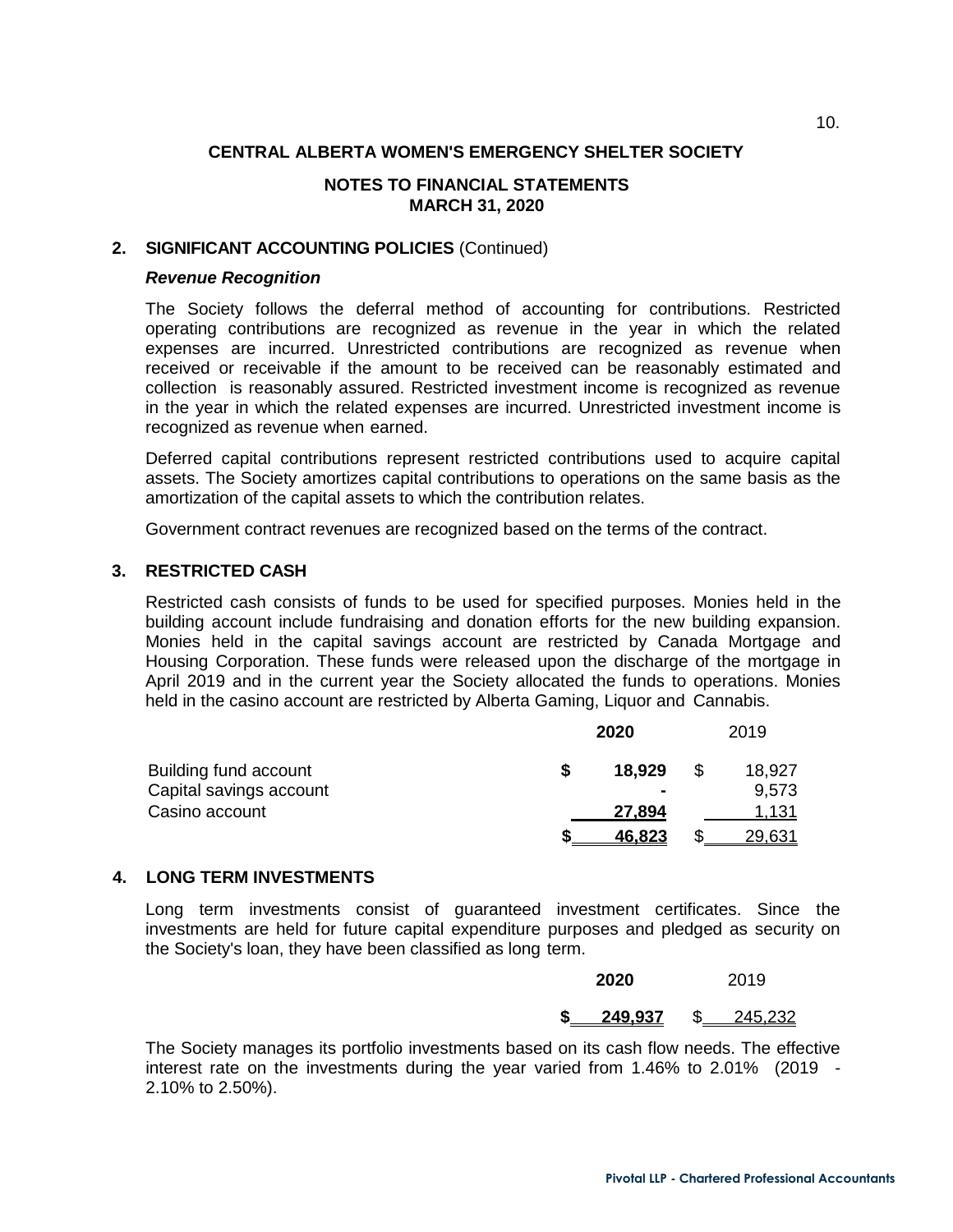#### **NOTES TO FINANCIAL STATEMENTS MARCH 31, 2020**

## **5. CAPITAL ASSETS**

|                                                                                                         |                                                            | 2020                                          |                                             | 2019                                      |
|---------------------------------------------------------------------------------------------------------|------------------------------------------------------------|-----------------------------------------------|---------------------------------------------|-------------------------------------------|
|                                                                                                         |                                                            | <b>Accumulated</b>                            | <b>Net Book</b>                             | Net Book                                  |
|                                                                                                         | <b>Cost</b>                                                | Amortization                                  | <b>Value</b>                                | Value                                     |
| Land<br><b>Buildings</b><br>Computer equipment<br><b>Furniture and fixtures</b><br>Playground equipment | 498,847<br>\$<br>1,626,432<br>104,198<br>207,890<br>37,781 | \$<br>788,723<br>101,711<br>176,493<br>37,781 | 498,847<br>\$<br>837,709<br>2,487<br>31,397 | 498,847<br>\$<br>875,191<br>934<br>33,837 |
|                                                                                                         | 2,475,148                                                  | 1,104,708                                     | 1,370,440                                   | 1,408,809                                 |
| Assets under<br>construction:                                                                           |                                                            |                                               |                                             |                                           |
| <b>Buildings</b>                                                                                        | 69,778                                                     |                                               | 69,778                                      | 31,871                                    |
|                                                                                                         | \$2.544.926                                                | \$1.104.708                                   | \$1.440.218                                 | \$1,440,680                               |

#### **6. RELATED PARTY TRANSACTIONS**

During the year, the Society entered into transactions with related parties. Related parties consist of the Board of Directors and management.

- a) The Society reimburses out-of-pocket expenses.
- b) The Society receives cash donations, donations in kind, and fundraising revenues from related parties.

These transactions are in the normal course of operations and are measured at the exchange amount, which is the amount of consideration established and agreed to by the related parties.

#### **7. CREDIT FACILITY**

The Society has an authorized revolving line of credit available in the amount of \$80,000 that bears interest at the bank's prime lending rate plus 1.00% on any outstanding balances, and is secured by a general security agreement and long term investments. The effective interest rate at year end was 3.45% (2019 - 4.95%). At March 31, 2020, the Society had no amounts outstanding under the credit facility (2019 - \$nil).

The Society has a Mastercard available in the amount of \$10,000. The Mastercard bears interest at the bank's prime lending rate plus 2.00%. The effective interest rate at year end was 4.45% (2019 - 5.95%).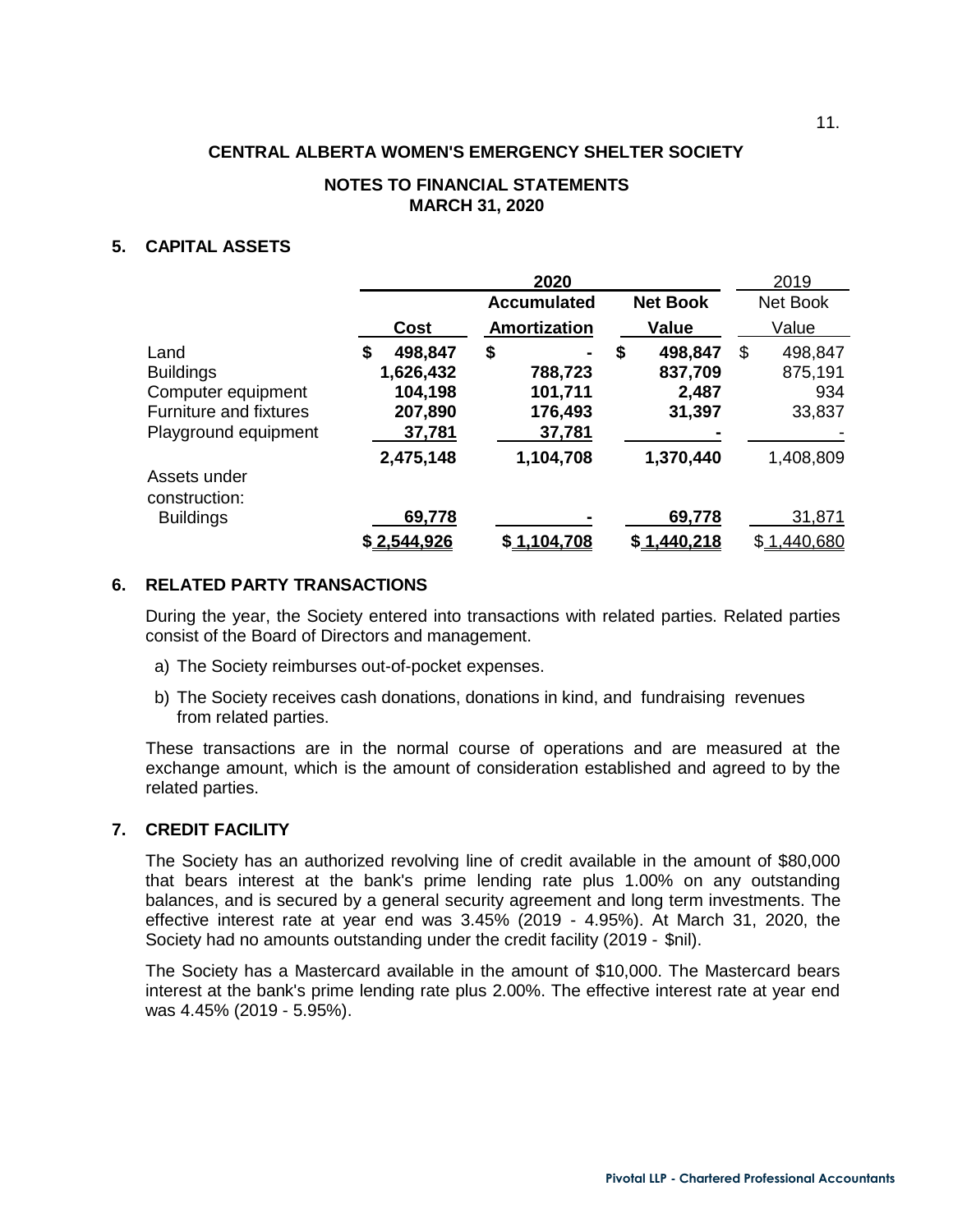## **NOTES TO FINANCIAL STATEMENTS MARCH 31, 2020**

# **8. DEFERRED GRANTS AND CONTRIBUTIONS**

Deferred grants and contributions represent unspent resources externally restricted for operations that were received in the current period but are related to the subsequent period. The deferred grants and contributions consist of:

|    |                                                                      | 2020         |    | 2019     |
|----|----------------------------------------------------------------------|--------------|----|----------|
|    | Fundraising - casinos and raffles<br><b>Evaluation Framework and</b> | \$<br>27,894 | \$ | 1,131    |
|    | <b>Technology Support grant</b>                                      |              |    | 25,872   |
|    | Victims of Crime grant                                               | 37,500       |    | 37,500   |
|    |                                                                      | 65,394       |    | 64,503   |
| 9. | <b>LONG TERM DEBT</b>                                                | 2020         |    | 2019     |
|    |                                                                      |              |    |          |
|    | Alberta Treasury Branch loan repaid in full during<br>the year.      | \$           | S  | 28,405   |
|    | Current portion of long term debt                                    |              |    | (28,405) |
|    |                                                                      |              |    |          |

# **10. DEFERRED CAPITAL CONTRIBUTIONS**

The change in the deferred capital contributions are as follows:

|                                                         | 2020              | 2019              |
|---------------------------------------------------------|-------------------|-------------------|
| Balance, beginning of year<br>Add: donations and grants | 618,146<br>22,105 | 602,418<br>31,837 |
| Deduct: amortization for the year                       | (21, 495)         | (16,109)          |
| Balance, end of year                                    | 618,756           | 618,146           |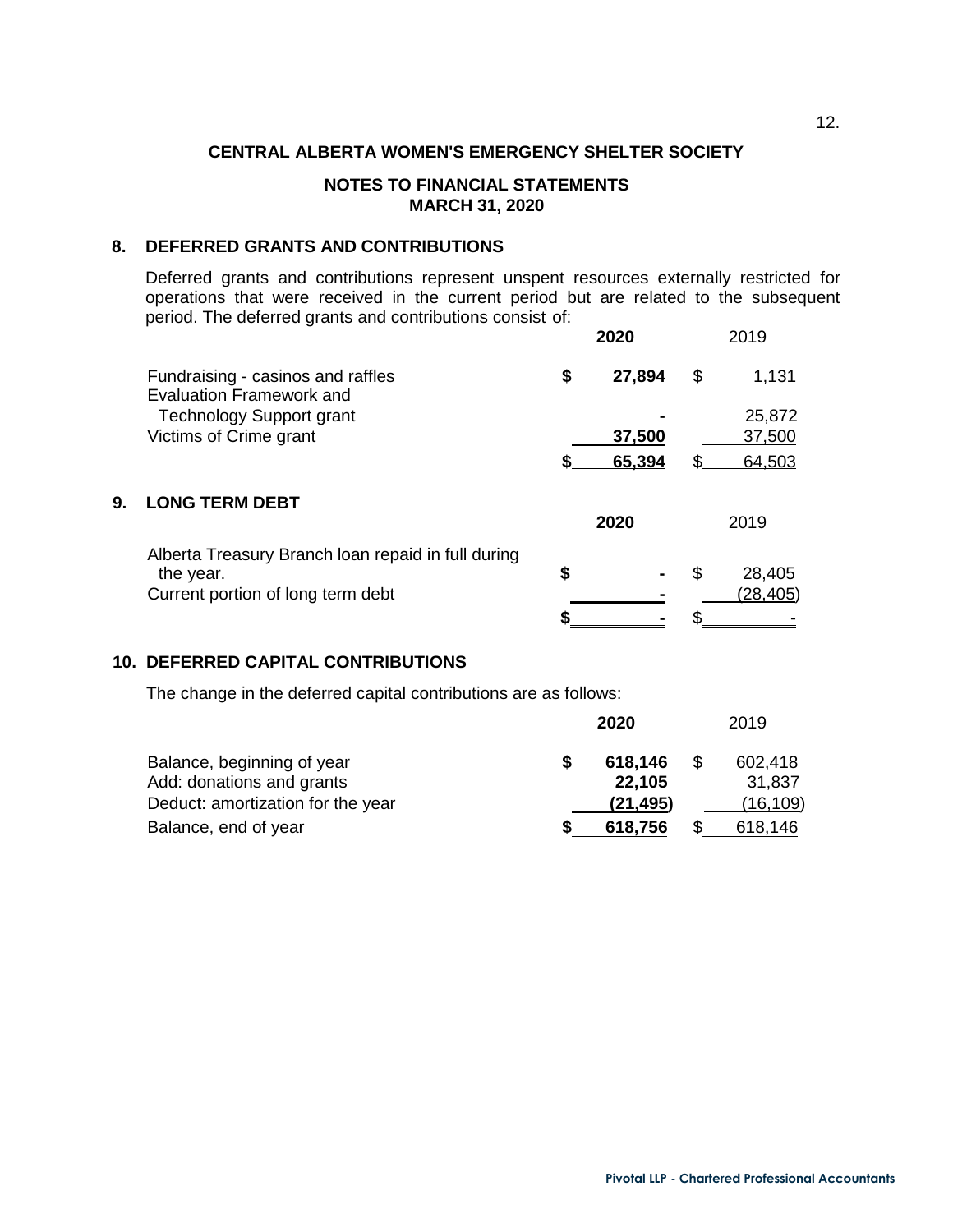## **NOTES TO FINANCIAL STATEMENTS MARCH 31, 2020**

#### **11. GRANTS AND CONTRIBUTIONS**

|                                                                                                                          | 2020            | 2019            |
|--------------------------------------------------------------------------------------------------------------------------|-----------------|-----------------|
| Minister of Community and Social Services                                                                                | \$<br>1,988,321 | \$<br>1,988,321 |
| Minister of Justice and Solicitor General - Victims of<br>Crime                                                          | 150,000         | 150,000         |
| Alberta Job Grant                                                                                                        | 2,625           | 7,257           |
| Anonymous donor<br><b>Nurturing Parent Program</b>                                                                       |                 | 93,360          |
| Local agencies and other organizations<br><b>Alberta Health Services</b><br>Alberta Social Housing Corporation - Shelter | 80,000          | 80,000          |
| Enhancement                                                                                                              | 6,410           | 38,361          |
|                                                                                                                          | 2.227.356       | 2,357,299       |

#### **12. EVALUATION FRAMEWORK AND TECHNOLOGY SUPPORT PROJECT**

In 2018, the Society entered into an agreement with an anonymous donor in which it received funds for the purpose of offsetting the costs to undertake work required to shift the organization's service delivery model from case management to trauma-informed care, including, but not limited to, the engagement of a technology consultant to complete a technology audit, the purchase of new data management software and a consultant's development of a transformation, implementation and evaluation framework.

|                                                       |  | 2019                |  |                      |
|-------------------------------------------------------|--|---------------------|--|----------------------|
| Grant revenue recognized<br>Project expenses incurred |  | 25,872<br>(42, 228) |  | 163,998<br>(117,998) |
| Allocation of staffing costs                          |  |                     |  | (46,000)             |
|                                                       |  | (16.356)            |  |                      |

In the current year, the Society recognized the remaining \$25,872 of deferred revenue from prior year and overspent on project expenses by \$16,356 which was funded from other Shelter funding.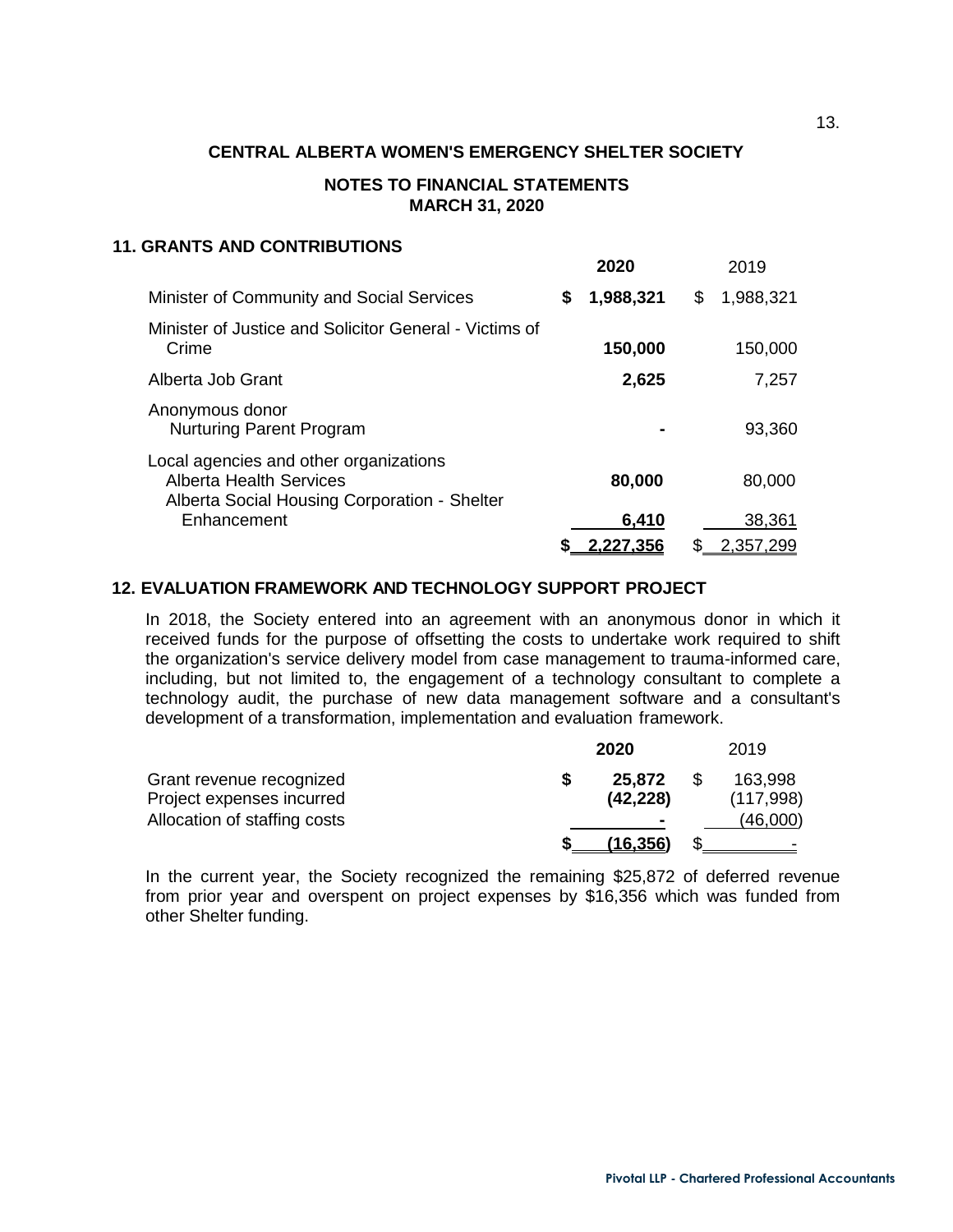#### **NOTES TO FINANCIAL STATEMENTS MARCH 31, 2020**

#### **13. COVID-19 FUNDING AND COSTS**

In the current year, the Society entered into an agreement with the Government of Alberta to receive funding to assist with the affects the COVID-19 pandemic will have on the operations of the Shelter.

|                                                                       | 2020 | 2019           |   |  |  |
|-----------------------------------------------------------------------|------|----------------|---|--|--|
| Government of Alberta<br>Funding revenue recognized<br>Costs incurred |      | 8,566<br>8,566 | S |  |  |
|                                                                       |      | $\blacksquare$ |   |  |  |

The Society entered into an agreement to receive a total of \$187,500 and subsequent to year end received the first instalment of \$61,875. During the year, the Society incurred \$8,566 of expenses and revenue was recognized to match these expenses leaving \$53,309 of the first instalment to be recognized in the subsequent year as funds are spent.

# **14. CONTINGENT LIABILITIES**

Under the terms of the agreements made, if a surplus has arisen on funds paid by the Ministry, Alberta Human Services or Alberta Health Services, and has not been used according to the agreements, the Society may have to repay part or all of the annual surplus as the funder directs.

#### **15. COMMITMENTS**

The Society has entered into agreements for office equipment leases. Minimum lease payments under these agreements are as follows:

| 2021 | 4,761  |
|------|--------|
| 2022 | 4,761  |
| 2023 | 4,760  |
|      | 14,282 |

#### **16. GUARANTEES**

The Society has entered into indemnification agreements with the directors to indemnify them, to the extent permitted by law, against any and all charges, costs, expenses, amounts paid in settlement and damages incurred by the directors and officers as a result of any lawsuit, or any judicial, administrative or investigative proceedings in which the directors and officers are sued as a result of their service. These indemnification claims will be subject to any statutory or other legal limitation periods. The nature of the indemnification agreements prevents management from making a reasonable estimate of the maximum potential amounts the Society could be required to pay counterparties. The Society has purchased directors' and officers' liability insurance.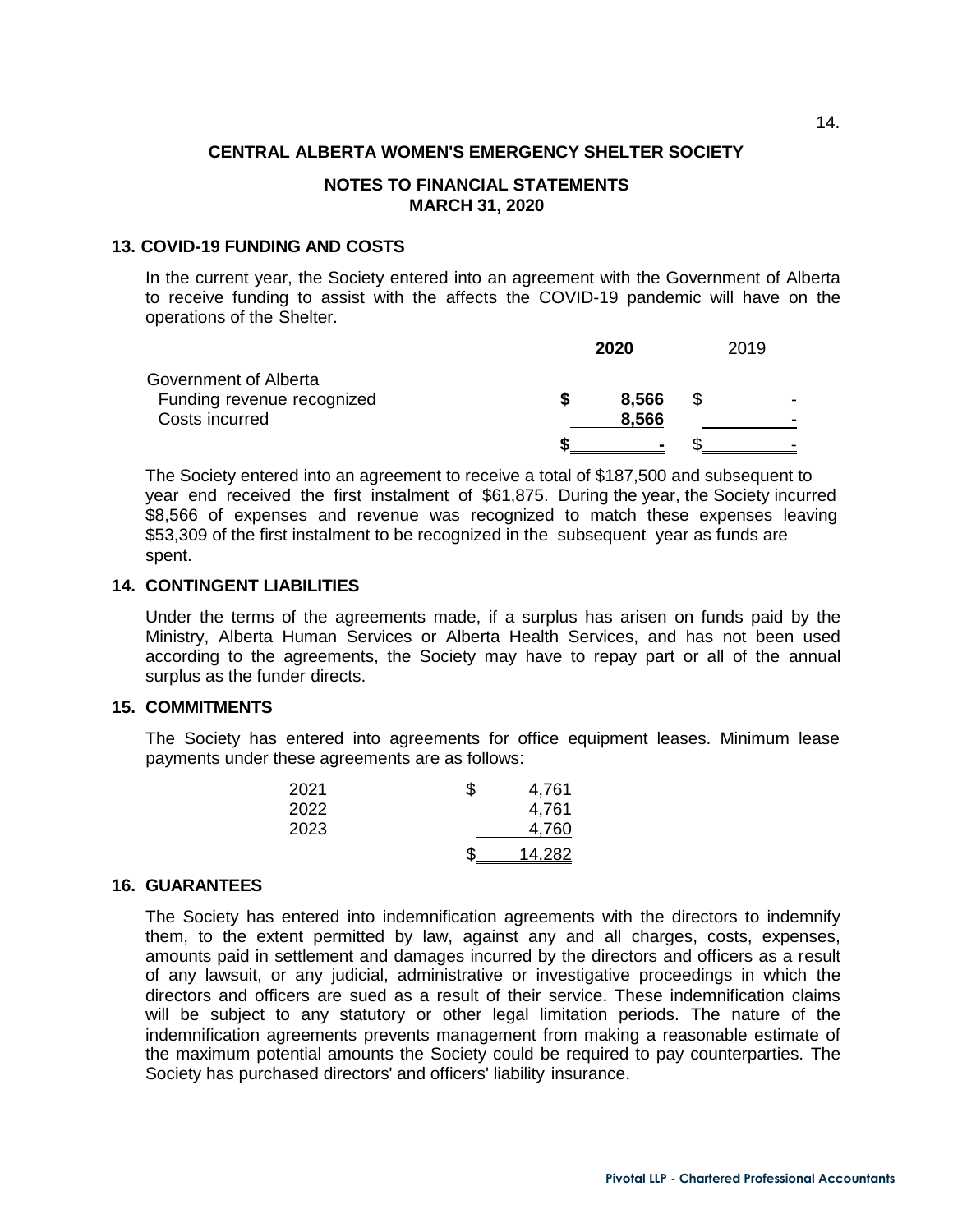## **NOTES TO FINANCIAL STATEMENTS MARCH 31, 2020**

#### **17. ECONOMIC DEPENDENCE**

The Society is economically dependent on grants from the Alberta Government. The Society's ability to maintain its programs depends on maintaining these grants.

#### **18. FINANCIAL INSTRUMENTS**

The Society is exposed to various risks through its financial instruments. The following analysis provides a measure of the Society's risk exposure and concentrations as at March 31, 2020.

#### *Credit Risk*

Credit risk is the risk that one party to a financial instrument will cause a financial loss for the other party by failing to discharge an obligation. The Society's main credit risks relate to its accounts receivable. At year end a significant portion of accounts receivable was due from one party and has been collected subsequent to year end. The Society establishes an estimate in respect of allowance for doubtful accounts that corresponds to the credit risk of its specific funders, historical trends or economic circumstances.

#### *Liquidity Risk*

Liquidity risk is the risk that the Society will encounter difficulty in meeting obligations associated with financial liabilities. The Society is exposed to this risk mainly in respect of its accounts payable.

#### *Market Risk*

Market risk is the risk that the fair value of future cash flows of a financial instrument will fluctuate because of changes in market prices. Market risk is comprised of three types of risk: currency risk, interest rate risk and other price risk. The entity is mainly exposed to interest rate risk.

#### *Interest Rate Risk*

Interest rate risk is the risk that the fair value or future cash flows of a financial instrument will fluctuate because of changes in market interest rates. The Society is exposed to interest rate risk on its fixed interest rate financial instruments. The fixed-rate instruments subject the Society to a fair value risk.

#### **19. SUBSEQUENT EVENTS**

On April 20, 2020, the Society received one-time emergency funding from the Government of Canada through the Women's Shelter of Canada ("WSC") in the amount of \$32,000 to support the Society in addressing specific capacity needs to respond to on-the-ground, local, and emerging contexts due to COVID-19.

The revenue will be recognized as the costs are incurred to address the needs of the Society due to COVID-19. If any of the funds received are not used the Society is required to return the funds to WSC.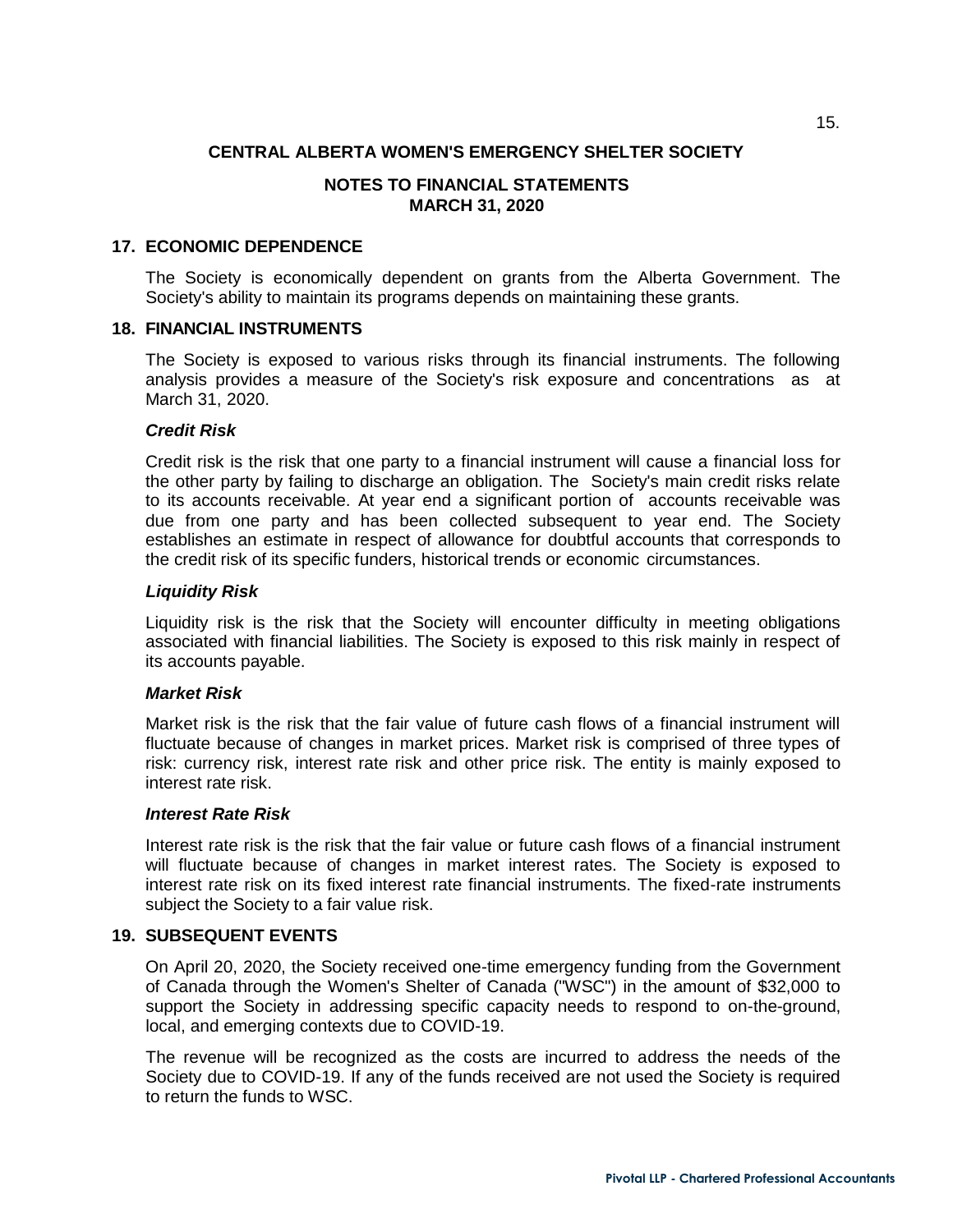## **NOTES TO FINANCIAL STATEMENTS MARCH 31, 2020**

#### **20. COMPARATIVE FIGURES**

Certain comparative figures have been reclassified to conform with the current year method of presentation.

# **21. BUDGET FIGURES**

The budget figures, prepared by the Board and management, are given for information purposes and have not been audited or reviewed.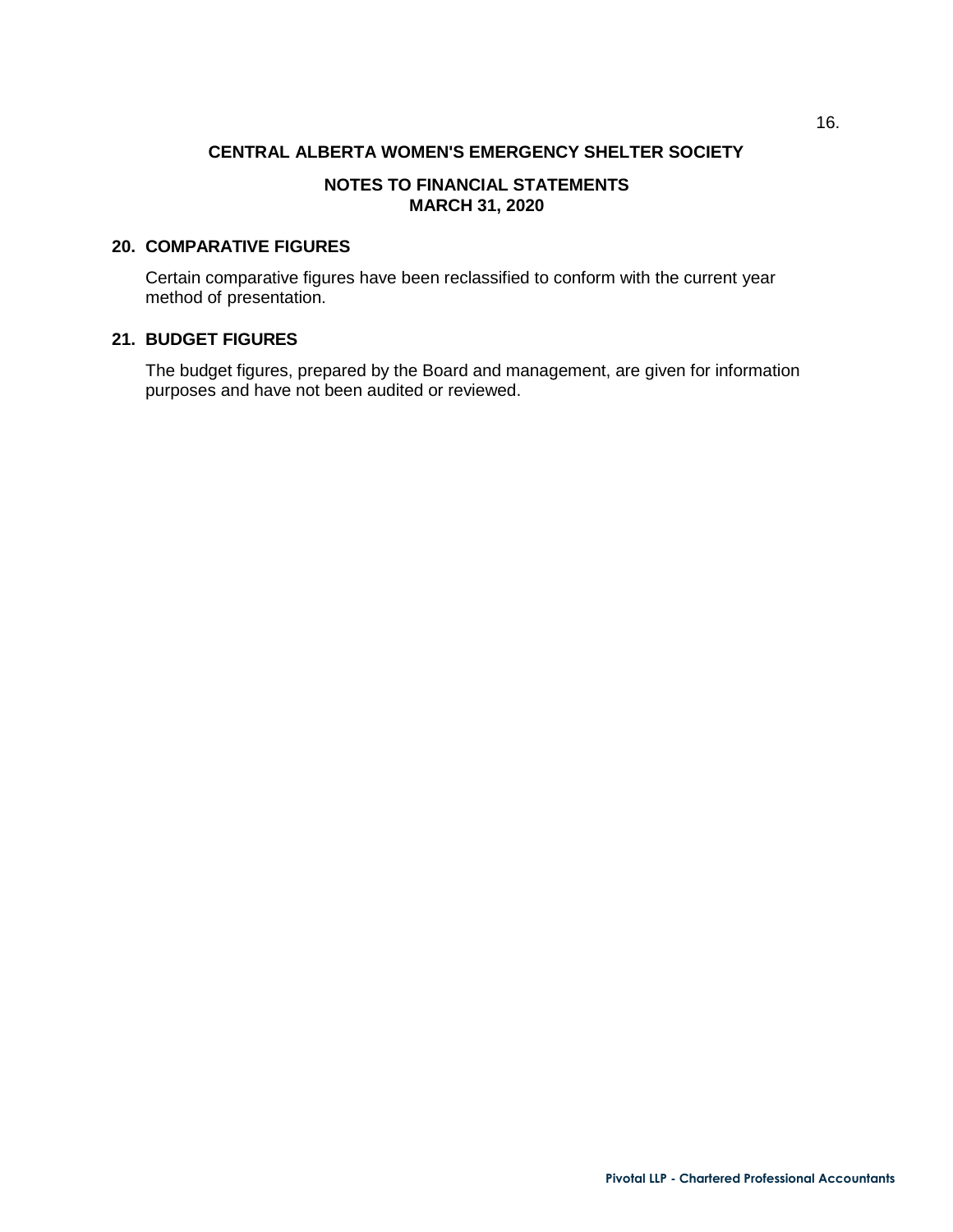#### Schedule 1

17.

# **CENTRAL ALBERTA WOMEN'S EMERGENCY SHELTER SOCIETY**

# **STAFFING COSTS - SCHEDULE OF EXPENDITURES YEAR ENDED MARCH 31, 2020**

|  |  | <b>Budget</b><br>2020<br>(Unaudited) | 2020        | 2019 |             |
|--|--|--------------------------------------|-------------|------|-------------|
|  |  | 157,607 \$                           | 155,698 \$  |      | 191,290     |
|  |  | 149.747                              | 134,681     |      | 139,621     |
|  |  |                                      | 1,676,166   |      | 1,773,773   |
|  |  | \$1.990.254                          | \$1,966,545 |      | \$2,104,684 |

Schedule 2

#### **CENTRAL ALBERTA WOMEN'S EMERGENCY SHELTER SOCIETY**

# **DIRECT CLIENT COSTS - SCHEDULE OF EXPENDITURES YEAR ENDED MARCH 31, 2020**

|  | <b>Budget</b><br>2020<br>(Unaudited)      | 2020                                    | 2019                                |
|--|-------------------------------------------|-----------------------------------------|-------------------------------------|
|  | $14.000$ \$<br>82,400<br>10,000<br>31,400 | 10,962 \$<br>81,421<br>12,438<br>30,844 | 14.322<br>88,078<br>9,376<br>30,919 |
|  | 137.800                                   | 135,665                                 | 142,695                             |